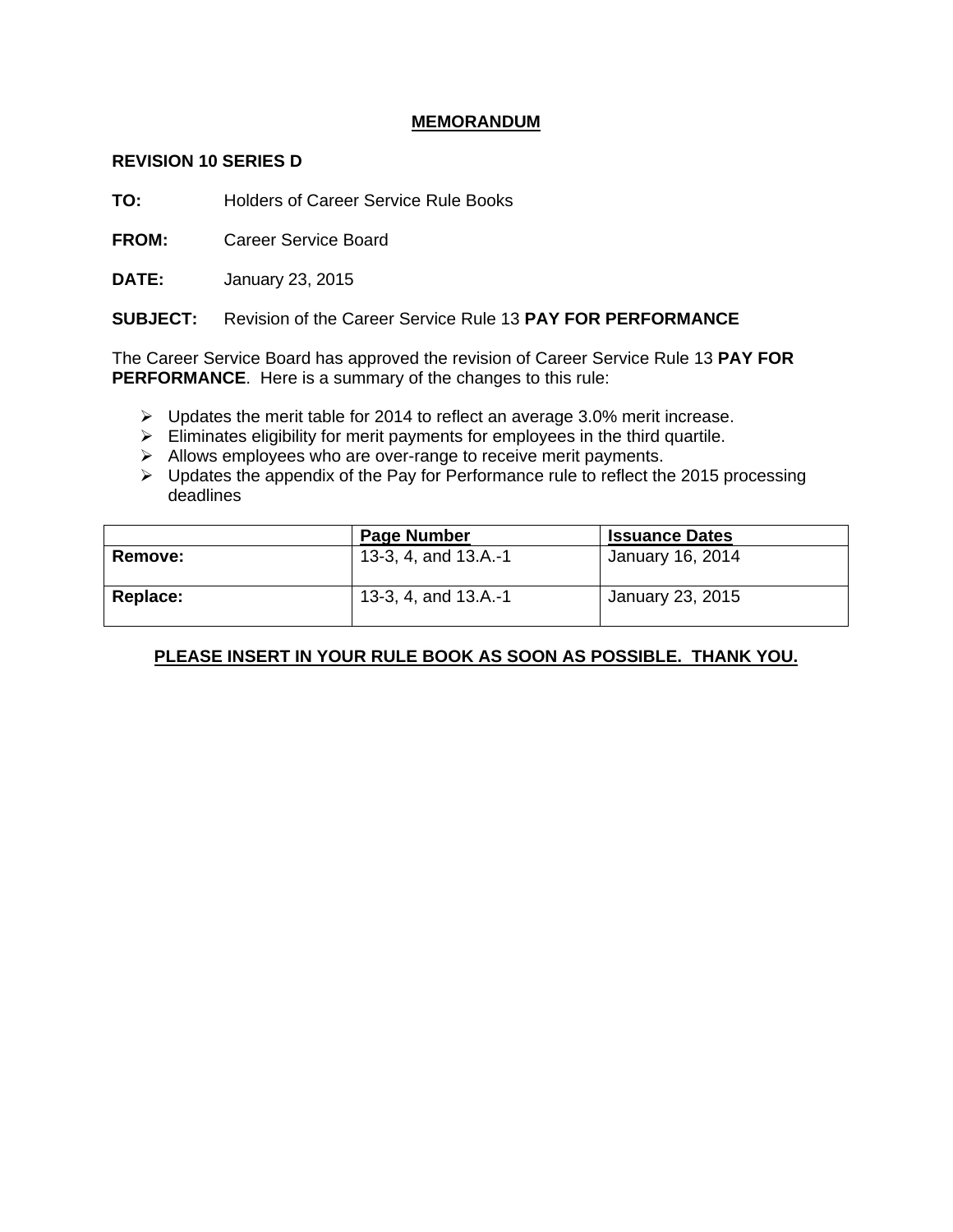### Section 13-30 PEP Process

#### 13-31 Performance Ratings

- A. An eligible employee's overall performance shall be rated in an employee's PEPR as one of the following:
	- 1. Failing: Work does not meet expectations in most, if not all, areas.
	- 2. Below expectations: Meets many, but not all job requirements. Outcomes are generally less than expected, with improvement required in one or more specific areas.
	- 3. Successful: Consistently achieved performance standards.
	- 4. Exceeds expectations: Consistently performs well above expected job requirements. Outcomes frequently surpass expectations.
	- 5. Outstanding: Consistently delivers outcomes not often achieved by others; always exceeds standards.
- B. "Failing" Rating Procedure:
	- 1. If an eligible employee's annual performance rating is expected to be "Failing," the department or agency shall advise the employee of the expected rating a reasonable time in advance, but not less than seven (7) calendar days prior to the date of the meeting scheduled to review the employee's PEPR, and shall allow representation at the meeting to review the PEPR in accordance with the provisions of Rule 15 **CODE OF CONDUCT**.
	- 2. The employee shall be provided with a PIP no later than ten (10) calendar days after the date the PEPR is reviewed with the employee.

#### 13-32 Merit Increases and Merit Payments

- A. The funding for merit increases and merit payments is provided in the annual appropriation ordinance. The pay increase associated with a particular performance rating shall be reviewed annually and adjusted as necessary to reflect prevailing practices in the community. The award of merit increases and merit payments is contingent upon this annual appropriation being approved by City Council and the Mayor. In case of a conflict between ordinance and these rules, the ordinance will prevail.
- B. Departments and agencies are responsible for determining the percentage increase associated with each employee rating within each quartile. The percent increase for all eligible employees shall average 3.0% for merit increases and merit payments delivered in 2015.

Page issuance date: January 23, 2015 Effective date: January 1, 2015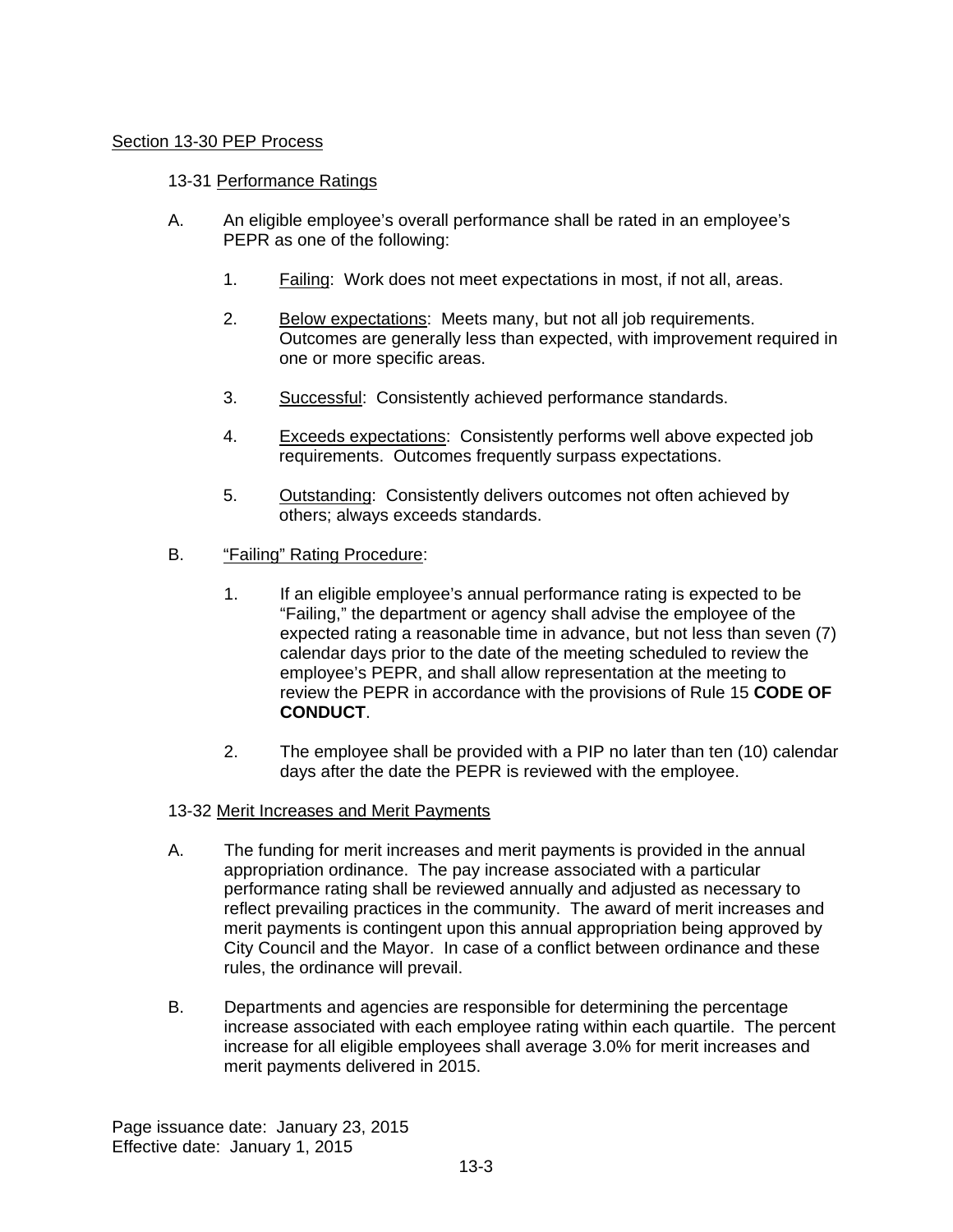# C. Merit Table:

1. Eligibility for merit increases and merit payments is based on an eligible employee's overall annual performance rating as measured by a PEPR and the quartile in which the employee's salary is found in accordance with the following table:

|                  | 1st          | 2nd          | 3rd          | 4th          | Range          | <b>Above</b> |
|------------------|--------------|--------------|--------------|--------------|----------------|--------------|
| Rating           | Quartile     | Quartile     | Quartile     | Quartile     | <b>Maximum</b> | Range        |
| 5. Out-          |              |              |              | $1.8 - 2.2%$ |                |              |
| standing         | $4.3 - 4.7%$ | $3.8 - 4.2%$ | $3.3 - 3.7%$ | plus 1%      | 1% Merit       | 1% Merit     |
|                  |              |              |              | Merit        | Payment        | Payment      |
|                  |              |              |              | Payment      |                |              |
| 4. Ex-           |              |              |              | $1.1 - 1.5%$ |                |              |
| ceeds Ex-        | $3.6 - 4.0%$ | $3.1 - 3.5%$ | $2.6 - 3.0%$ | plus 1%      | 1% Merit       | 1% Merit     |
| pectations       |              |              |              | Merit        | Payment        | Payment      |
|                  |              |              |              | Payment      |                |              |
| 3. Suc-          |              |              |              | $0.6 - 1.0%$ |                |              |
| cessful          | $3.1 - 3.5%$ | $2.6 - 3.0%$ | $2.1 - 2.5%$ | plus 1%      | $0.0\%$        | 0.0%         |
|                  |              |              |              | Merit        |                |              |
|                  |              |              |              | Payment      |                |              |
| 2. Below         |              |              |              |              |                |              |
| <b>Expectat-</b> | $0.0 - 0.8%$ | $0.0 - 0.5%$ | $0.0\%$      | 0.0%         | 0.0%           | 0.0%         |
| ions             |              |              |              |              |                |              |
| 1. Failing       | 0.0%         | 0.0%         | 0.0%         | 0.0%         | 0.0%           | 0.0%         |

- 2. However, no eligible employee shall receive a merit increase that exceeds the range maximum of the pay grade assigned to the employee's job classification. If the application of this sub-paragraph results in an employee receiving a merit increase that is less than the percentage increase awarded to the employee, the employee shall receive the difference between the merit increase awarded and the merit increase received in the form of an additional merit payment.
- D. In the case of a declared fiscal emergency by the Mayor, and upon the request of the Mayor, there will be no merit increases or merit payments awarded for increments of at least one year. During the declared fiscal emergency appointing authorities, managers and supervisors shall complete PEPRs for eligible employees, but no merit increases or merit payments will be awarded during this time.